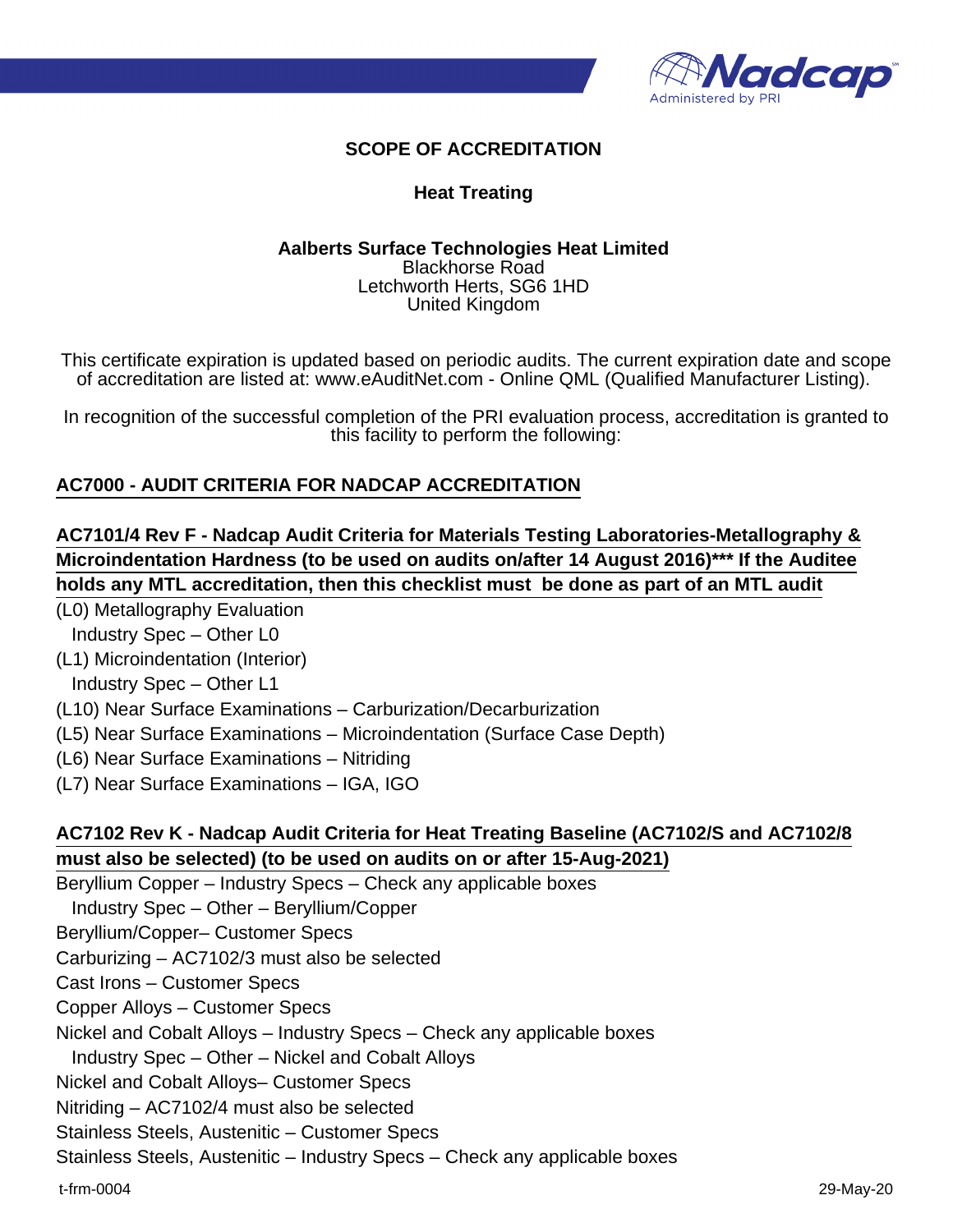Industry Spec – Other – Stainless Steels, Austenitic Stainless Steels, Martensitic – Customer Specs Stainless Steels, Martensitic – Industry Specs – Check any applicable boxes Industry Spec – Other – Stainless Steels, Martensitic Stainless Steels, Precipitation Hardening – Customer Specs Stainless Steels, Precipitation Hardening – Industry Specs – Check any applicable boxes Industry Spec – Other – Stainless Steels, Precipitation Hardening Steels – Customer Specs Steels – Industry Specs – Check any applicable boxes Industry Spec – Other – Steels Stress Relieve – Customer Specs Stress Relieve – Industry Specs – Check any applicable boxes Industry Spec – Other – Stress Relieve Titanium Alloys – Customer Specs Titanium Alloys – Industry Specs – Check any applicable boxes Industry Spec – Other – Titanium Alloys Vacuum Heat Treating – Customer Specs Vacuum Heat Treating – Industry Specs – Check any applicable boxes Industry Spec – Other – Vacuum Heat Treating

### **AC7102S Rev J - Nadcap Supplemental Audit Criteria for Heat Treating (to be used on audits on'after 31 May 2020)**

U14 SAFRAN Group U25 Liebherr–Aerospace U3 Rolls–Royce

# **AC7102/3 Rev D - Nadcap Audit Criteria for Heat Treating - Carburizing (to be used on audits on/after 10 July 2016)**

Carbonitriding – Customer Specs Carbonitriding – Industry Specs – Check any applicable boxes Industry Spec – Other Carburizing – Customer Specs Carburizing – Industry Specs – Check any applicable boxes Industry Spec – Other

# **AC7102/4 Rev D - Nadcap Audit Criteria for Heat Treating - Gas, Ion/ Plasma and/or Salt Bath Nitriding (to be used on audits on/after 6 August 2017)**

Ferritic Nitrocarburizing – Customer Specs Ferritic Nitrocarburizing – Industry Specs – Check any applicable boxes Industry Spec – Other Nitriding – Customer Specs